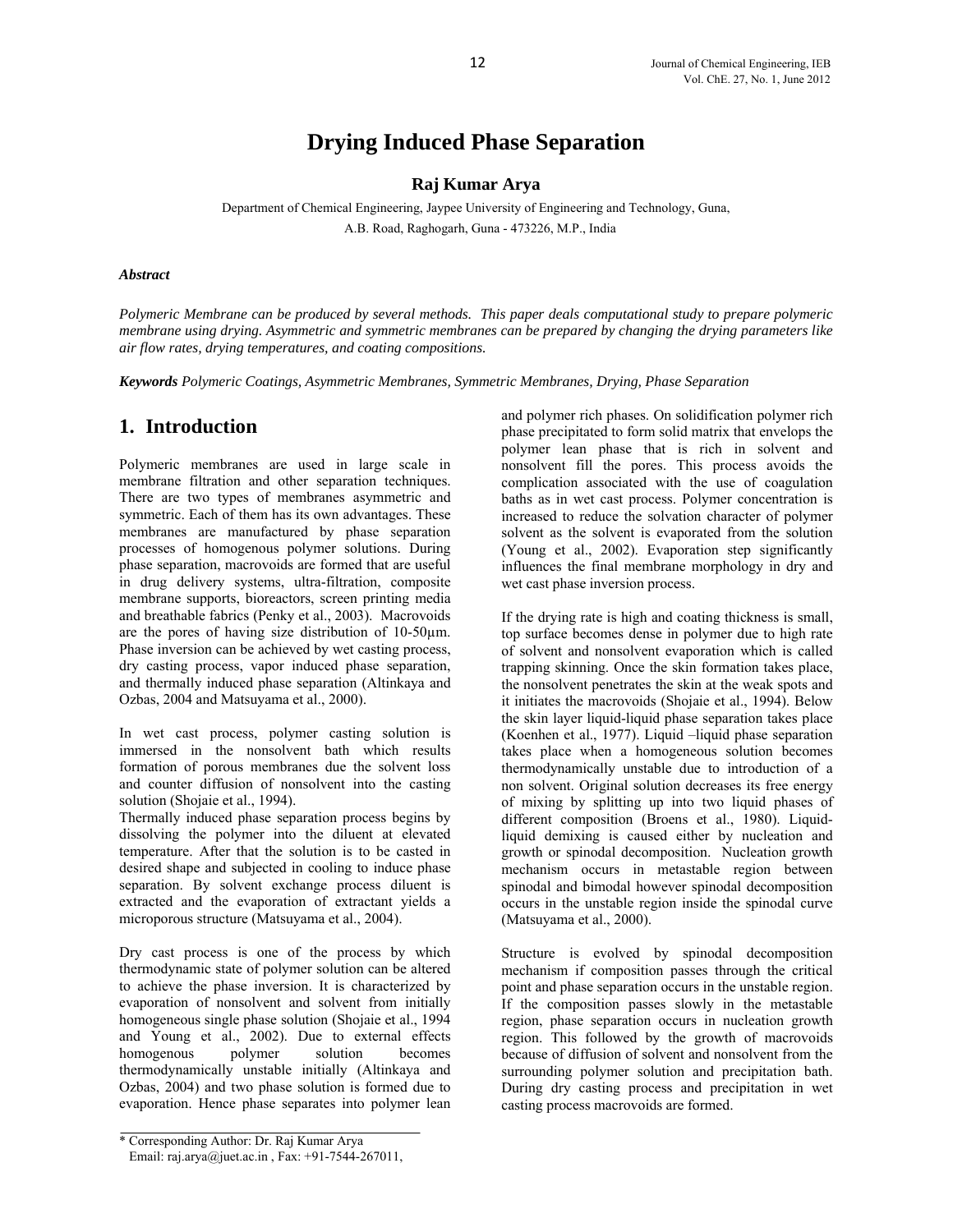

Fig.1. Schematic of a drying coating

Macrovoids formation can be eliminated by decreasing the rate of evaporation. Macrovoids appear to occur in the systems that begin phase separation shortly after the casting (Penky et al., 2003).

Macrovoid formation can be explained by several hypotheses. At some time interfacial tension between the casting solution and water bath interface becomes zero during mass transfer process. At this time water intrusion is favored which causes the initiation of fingers. Solvent from the casting solution diffuse into these intrusions causes further growth resulting in formation of macrovoids (Shojaie et al., 1994). When the difference in chemical potential of the solvent in the polymer solution and nonsolvent is lowered, then number of finger like cavities gets diminished. When the difference is large then finger like cavities is occurred (Koenhen et al., 1977).

Effective number of pores on membrane surface does not change significantly with the change of rate of evaporation. However longer evaporation time results in bigger and more uniform pores while shorter evaporation time results in smaller and less uniform pores on the membrane surface layer (Kunst and Sourirajan, 1970). Creation of higher effective number of pores is favored by higher casting solution temperature. Lower evaporation rate tends to increase productivity of films at a given level of solute separation. Number of pores, size, and distribution on the membrane surface are controlled by evaporation rate only.

Yamamura et al., (2001) has studied that at higher drying rate polymer component do not have enough time to phase separate. Hence smaller microstructure is generated at high drying rate. Matsuyama et al.(1997), has studied the effect of nonsolvent weight fraction,

polymer weight fraction, and membrane thickness on membranes structures produced by dry-cast process. They found that as the nonsolvent weight fraction increases then membrane morphology changes from dense film to asymmetric to porous structure. Sambrailo and Kunst (1987) have studied that membrane performance improves with evaporation and reproducibility decreases with the evaporation. Evaporation step is not necessary in order to produce skinned membrane. Membranes with evaporation have numerous small pores hence higher product rate. Dickson et al. (1979) has studied that as the surface skin thickness increases the membrane flux decreases.

Phase inversion can be promoted by evaporating the casting solution by dry-casting process (Young et al., 2002). By controlling the drying conditions one can manipulate the membrane porosity, pore size, and permeability (Matsuyama et al., 2002). We can also produce asymmetric and symmetric membranes by controlling the polymer solution phase separation (Matsuyama et al., 2000). Final structure of membrane is determined by the rate of solvent evaporation (Young et al., 2002). Membrane morphology is greatly affected by slight change in temperature.

In the literature people have done image analysis study related to phase separating system (Altinkaya and Ozbas, 2004, Altinkaya et al, 2005 and Broens et al., 1980). In all the studied, only final microstructure has been discussed. Image is analysis is one way to study the phase separation systems. In the present work modeling and simulation study is given for the formation of asymmetric and symmetric membrane by dry-cast process. Time based study along the depth of coating will be the more rigorous analysis for phase separating systems. It will provide information about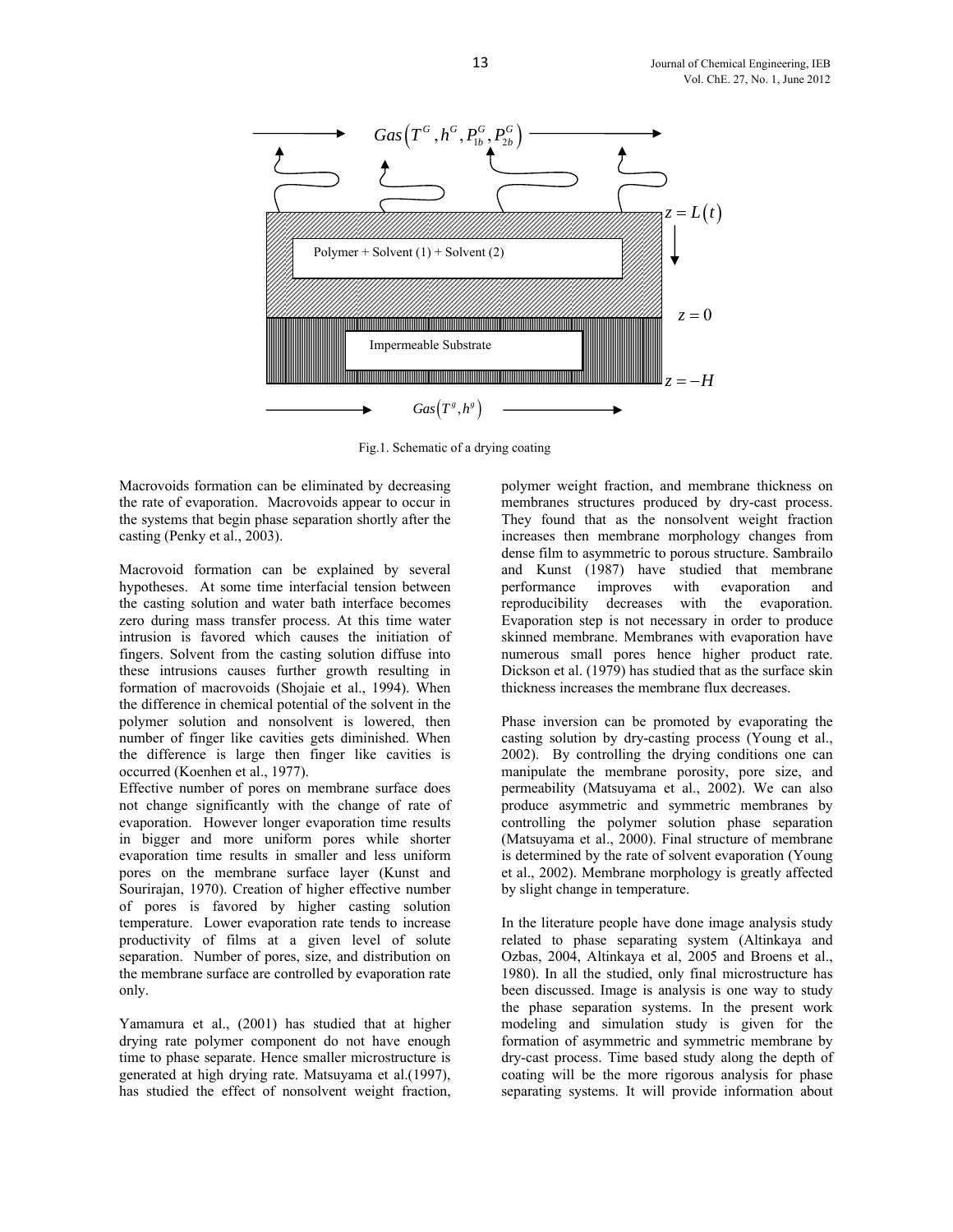how the microstructure is changing with time as the drying proceeds.

Various diffusion models (Alsoy and Duda, 1999, Zielinski and Hanley, 1998 and Price and Romdhane, 2003) have been developed for continuous polymer film. As the polymer-solvent-nonsolvent system phase separates, all these diffusion models may or may not be valid.

Hence, a study is needed to check the validity of various available diffusion models and time based study for phase separating systems. Cellulose acetate(3)– water(1)–acetone(2) is selected for the study because all the free volume parameters are available for this system. Water works as the nonsolvent due to low diffusion and mass transfer coefficient compared to acetone. Experimental study will performed using Confocal Raman Microscopy. It enables to catch the Raman spectra and image analysis with time within the coating. That can be convoluted to get the concentration within the coating with time.

# **2. Model and Simulation of Drying Coating**

Fig. 1 shows the schematic of a drying coating, which has been cast on impermeable substrate. As the solvent reaches at the surface, it evaporates into the air on the top side of the coating. As mass of solvents decreasing with time, hence coating – gas interface is moving closer to the substrate opposite to diffusion. There is no mass transfer from the substrate side; hence, fluxes will be zero at the substrate.

#### **Mass Transport**:

Both the solvents are diffusing with the coating from substrate side to coating side. At anytime total mass transfer of any diffusing species is the sum of the mass transfer due to its own concentration gradient and mass transfer due to concentration gradient of second solvent.

Mass balance for solvent 1

$$
\frac{\partial c_1}{\partial t} = \frac{\partial}{\partial z} \left( D_{11} \frac{\partial c_1}{\partial z} \right) + \frac{\partial}{\partial z} \left( D_{12} \frac{\partial c_2}{\partial z} \right)
$$

Mass Balance for Solvent 2

$$
\frac{\partial c_2}{\partial t} = \frac{\partial}{\partial z} \left( D_{21} \frac{\partial c_1}{\partial z} \right) + \frac{\partial}{\partial z} \left( D_{22} \frac{\partial c_2}{\partial z} \right)
$$

The reference velocity is chosen to be volume average velocity because it is shown to be equal to zero if there is no change in volume on mixing (Cairncross, 1994).

 $c_i$ , is the concentration of solvent i, t is the time, z, is the thickness of the coatings at anytime,  $D_{11}$  and  $D_{22}$ , are main diffusion coefficients that characterize transport due to solvents own concentration gradient,  $D_{12}$  and

 $D_{21}$ , are cross diffusion coefficients that characterize transport due to other solvents concentration gradient.

The concentration of polymer, balancing component, can be obtained by equating sum of mass fraction to one. Several models for predicting diffusion coefficients have been proposed in the literature. All these models are derived from Bearman's friction factor theory by making certain assumptions. Alsoy and Duda (1999) assumed that the ratio of self diffusion coefficients of solvent to polymer is equal to inverse ratio of molecular weights. Zielisnki and Hanley (1999) assumed that the ratio is equal to inverse ratio of specific volumes. Dabral et al. (2002) neglected friction between solvents when compared to friction between solvents and polymers. Price and Romdhane (2003), Nauman and Savoca (2001) reported that whenever the ratio of diffusion coefficients is a constant, the models predict negative concentration for the balancing component.

All the models are given in Table 1.  $D_1$ , and  $D_2$ appearing in Table 1 are the self diffusion coefficients, which can be calculated using Vrentas and Duda (1977a, b) free volume theory

$$
D_i = D_{0i} \exp\left(-\frac{\left(\sum_{j=1}^N \omega_j \hat{V}_j^* \frac{\xi_{iN}}{\xi_{jN}}\right)}{\hat{V}_{FH}}\right)
$$

$$
\xi_{i3} = \frac{critical \, molar \, volume \, of \, a \, jumping \, unit \, of \, component \, i}{critical \, molar \, volume \, of \, the \, jumping \, unit \, of \, the \, polymer}
$$

$$
\xi_{i3} = \frac{\hat{V}_i^* M_{ji}}{\hat{V}_3^* M_{j3}}
$$
 (Vrentas et al., 1984), and  

$$
\frac{\hat{V}_{FH}}{\gamma} = \sum_{i=1}^N \frac{K_{1i}}{\gamma} \omega_i (K_{2i} + T - T_{gi})
$$

 $\frac{D_1}{D_1} = \frac{C}{2} \left( D_{11} \frac{C C_1}{C_1} \right) + \frac{C}{2} \left( D_{12} \frac{C C_2}{C_1} \right)$   $D_{0i}$ , is the pre-exponential factor for component i,  $\omega_i$ 

 $\frac{\partial c_2}{\partial t} = \frac{\partial}{\partial z} \left( D_{21} \frac{\partial c_1}{\partial z} \right) + \frac{\partial}{\partial z} \left( D_{22} \frac{\partial c_2}{\partial z} \right)$  volume per gram of mixture,  $\gamma_{(2)}$  is an overlap factor which is introduced because the same free volume is , is the mass fraction of the component i,  $\hat{V}_i^*$ , is the specific critical hole free volume of component i required for a jump,  $\hat{V}_{FH}$ , is the average hole free which is introduced because the same free volume is available to more than one molecule,  $M_{ii}$ , is the molecular weight of a jumping unit of component i.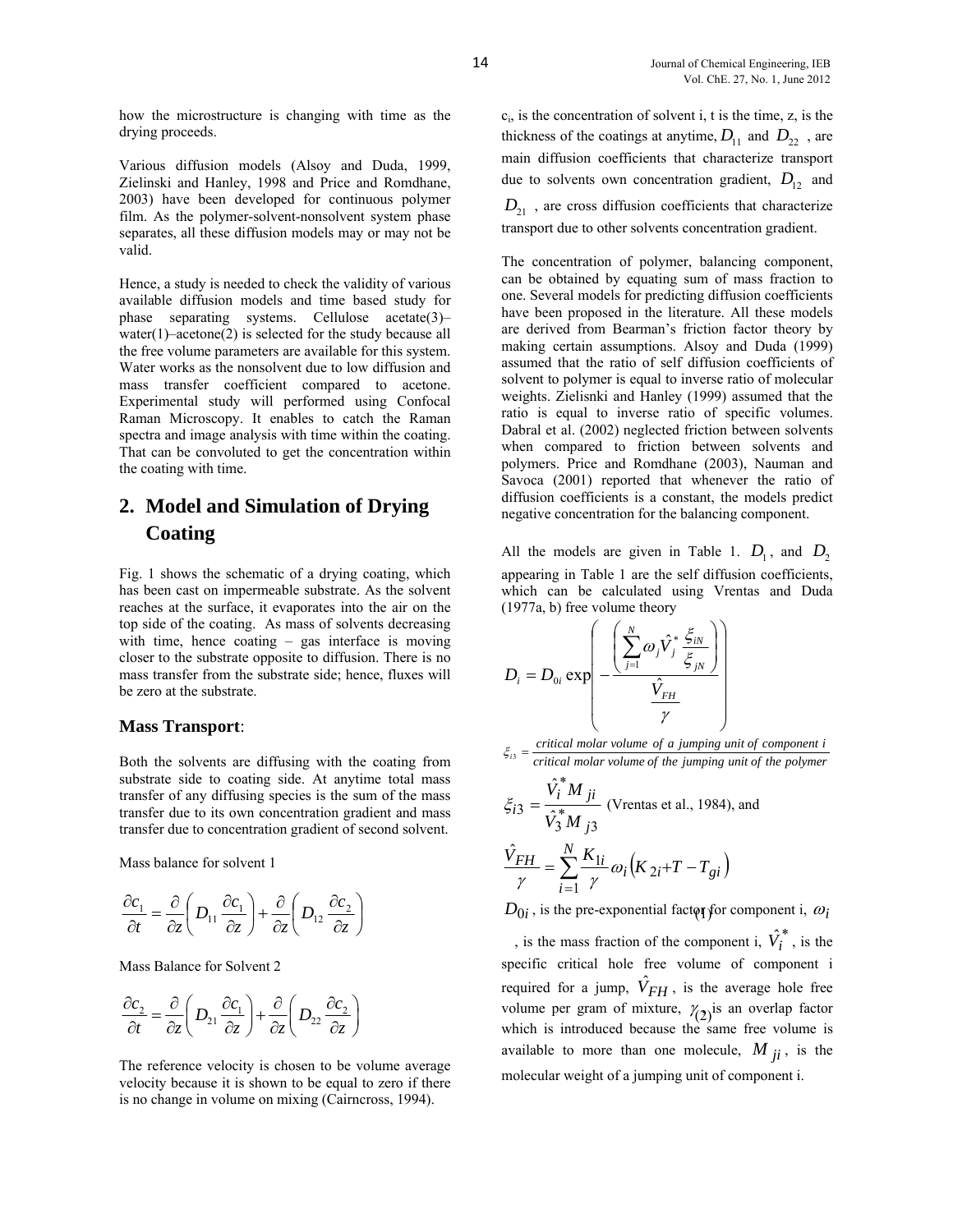$\sum_{2}^{3}+c_{2}\hat{V}_{3}\bigg)\bigg[\frac{\partial\ln a_{2}}{\partial c_{2}}\bigg]$  $\partial$  ln  $a_{1}$  $\begin{bmatrix} \frac{\partial \ln a_2}{\partial \ln c_2} \end{bmatrix}$  $\partial$  ln  $a_2$  $\partial \ln c_2^{\perp}$  $D_1c_1c_2$ [  $D_{\underline{v}}$  $D_2$  $D_2$ D,  $\sum_{2}^{5}+c_{2}\hat{V}_{3}\bigg)\bigg[\frac{\partial\ln a_{2}}{\partial c_{1}}\bigg]$  $\partial \ln a_1$  $\left[\frac{\partial \ln a_2}{\partial \ln c_1}\right]$  $+D_1c_1c_2$  $\begin{array}{c} \frac{C_2}{C_1}D_2 \end{array}$  $D_{21}$ 5 5  $\hat{C}_1 + c_1 \hat{F}_3 \left| \frac{\partial \ln a_1}{\partial c_2} \right|$ дc,  $\partial$  ln  $a_{2}$  $\overline{\partial \ln c_2}$  $\partial \ln a_1$  $+D_{2}c_{1}c_{2}$  $\frac{\mathcal{L}_1}{\mathcal{L}_2} D_1$  $D_1c_1$  $D_{12}^{\circ}$  $\overline{\phantom{0}}$  $\overline{\phantom{0}}$  $\hat{V}_1 + c_1 \hat{V}_3 \bigg) \begin{bmatrix} \frac{\partial \ln a_1}{\partial c_1} \end{bmatrix}$ Table 1. Ternary Diffusion coefficients models.  $\partial$  ln  $a_2$  $\partial \ln c_1$  $D_2c_1c_2$   $|V_3$  $\frac{\partial \ln a_1}{\partial \ln c_1}$  $\partial \ln a_1$  $\vec{D}_{\rm II}$ D,  $\overline{C_1}$ D,  $\sim$  $\overline{r}$ Case Case Case Zielinski Hanley Model Alsoy Duda and and

Activity for the ternary polymer – solvent – solvent system can be calculated using Flory Huggins theory (Favre et al., 1996).

Activity coefficient of solvent 1,  $\ln a = \ln \gamma + \ln \phi$ 

$$
= \ln \phi_1 + \left(1 - \phi_1 - \frac{\overline{V_1}}{\overline{V_2}}\phi_2\right) - \frac{\overline{V_1}}{\overline{V_3}}\phi_3 + \chi_{13}\phi_3^2 + \chi_{12}\phi_2^2 + \phi_2\phi_3\left(\chi_{13} + \chi_{12} - \frac{\overline{V_1}}{\overline{V_2}}\chi_{23}\right)
$$

Activity coefficient of solvent 2,

$$
\ln a_2 = \ln \gamma_2 + \ln \phi_2
$$
  
=  

$$
\ln \phi_2 + \left(1 - \frac{\overline{V_2}}{\overline{V_1}}\phi_1 - \phi_2\right) - \frac{\overline{V_2}}{\overline{V_3}}\phi_3 + \chi_{23}\phi_3^2 + \chi_{12}\frac{\overline{V_2}}{\overline{V_1}}\phi_2^2 + \phi_1\phi_3\left(\chi_{12}\frac{\overline{V_2}}{\overline{V_1}} + \chi_{23} - \frac{\overline{V_2}}{\overline{V_1}}\chi_{13}\right)
$$

Where,  $\chi$ , is the Flory – Huggins binary interaction parameter can be determined from the Bristow and Watson (1958) semi-empirical equation given below,

$$
\chi_{ij} = 0.35 + \frac{V_i}{RT} (\delta_i - \delta_j)^2
$$

 $\overline{V}_i$ , is the partial molar volume of solvent i,  $\delta_i$ , is the solubility parameter of solvent i,  $\delta_j$ , is the solubility parameter of polymer j, and volume fraction is given by  $\phi_i = c_i \hat{V}_i$ , where  $c_i$ , is the concentration of species i,  $\hat{V}_i$ , is the specific volume of species i.

#### **Boundary conditions at the free surface:**

At the surface both the solvents are evaporating into the gas. The solvent rate of evaporation per unit area is a product of the difference in the partial pressure of the solvent at the surface of coating and in the bulk of the nearby gas and mass transfer coefficient, which is the combined action of convection and diffusion. The rate of evaporation is equal to sum of diffusive flux and convective flux at the surface of the coating. Since, volume average velocity is zero for this case. Hence, for only flux is the diffusive flux.

Flux of solvent 1 at free surface

$$
\left(-D_{11}\frac{\partial c_1}{\partial z} - D_{12}\frac{\partial c_2}{\partial z}\right)_{z=L(t)} =
$$
\n
$$
\left(1 - c_1\overline{V_1}\right)k_i^G\left(p_{1i}^G - p_{1b}^G\right) - c_1\overline{V_2}k_2^G\left(p_{2i}^G - p_{2b}^G\right)
$$
\nFlux of solvent 2 at free surface

$$
\left(-D_{22}\frac{\partial c_2}{\partial z} - D_{21}\frac{\partial c_1}{\partial z}\right)|z=L(t)| =
$$
\n
$$
\left(1 - c_2\overline{V_2}\right)k_2^G\left(p_{2i}^G - p_{2b}^G\right) - c_2\overline{V_1}k_2^G\left(p_{1i}^G - p_{1b}^G\right)
$$

#### **Boundary conditions at the base:**

Since, base is impermeable. Hence, there is no mass transfer through the base to the gas.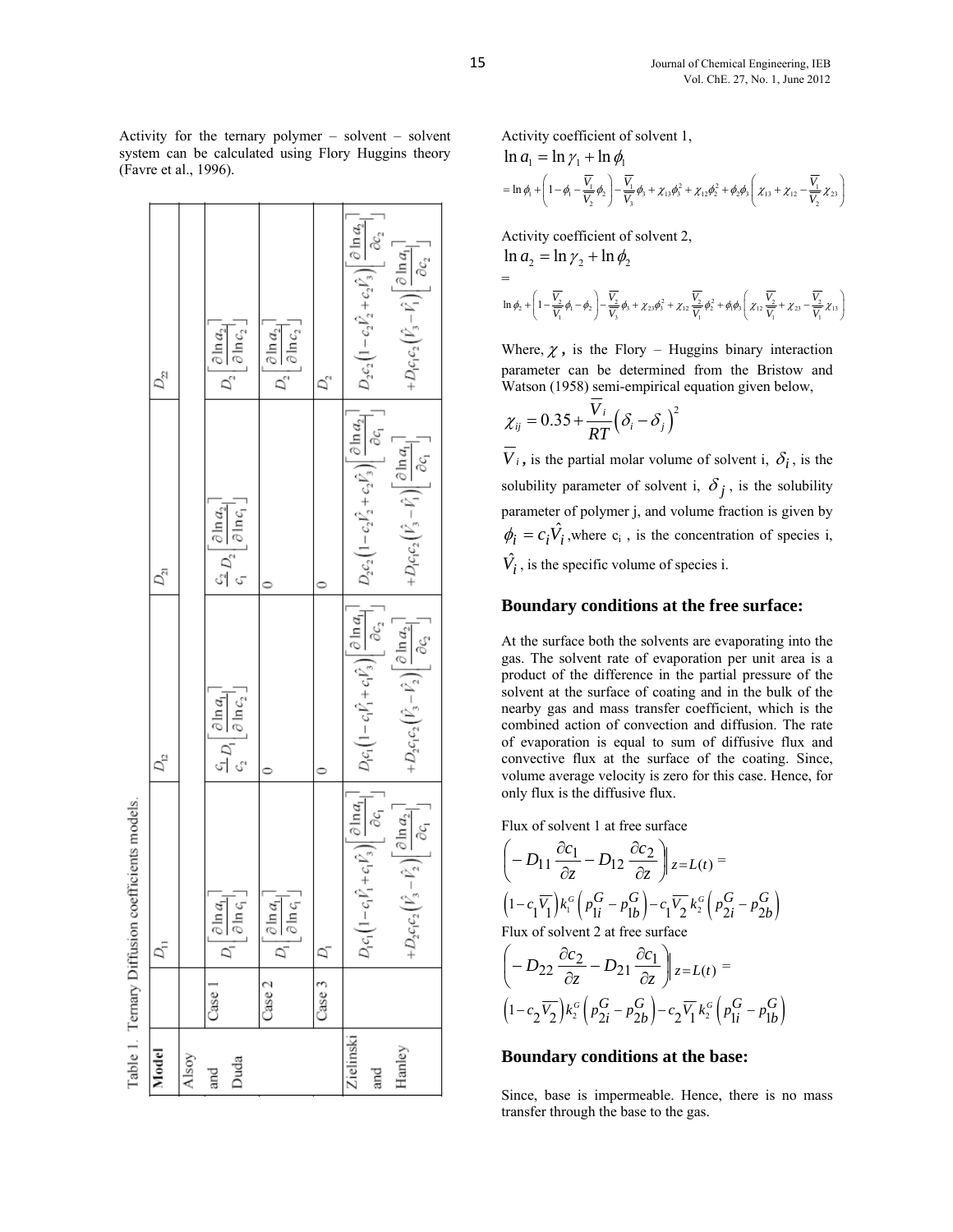Flux of solvent 1 at the base

$$
\left(-D_{11}\frac{\partial c_1}{\partial z} - D_{12}\frac{\partial c_2}{\partial z}\right)|_{z=0} = 0
$$
\nvapor per unit area  
\n
$$
= \sum_{n=1}^{N-1} k_{gi}^G \Delta \hat{H}_{vi} \left(p_{ii}^G - p_{ib}^G\right)
$$
\n(10)

Flux of solvent 2 at the base

$$
\left(-D_{22}\frac{\partial c_2}{\partial z} - D_{21}\frac{\partial c_1}{\partial z}\right)_{z=0} = 0
$$
\n
$$
\rho^p C_p^p X(t) dT
$$
\nHeat accumulation within the substrate per unit area =

#### **Change in coating thickness:**

Since both the solvents are evaporating from the surface of coating to the gas flowing parallel to the coating surface. Rate of change of mass per unit area per unit time will give the change in coating thickness.

$$
\frac{dL}{dt} = -\overline{V}_1 k_1^G \left( p_{1i}^G - p_{1b}^G \right) - \overline{V}_2 k_2^G \left( p_{2i}^G - p_{2b}^G \right)
$$
\n(12)

Where ,L is the thickness of coating,  $k_1^G$  and  $k_2^G$ , are the convective mass transfer coefficient of solvent 1 and solvent 2 respectively,  $\overline{V}_1$  and  $\overline{V}_2$ , are the partial molar volume of solvent 1 and 2 respectively,  $p_{1b}^G$  and  $p_{2b}^G$ , are the partial pressure of solvent 1 and 2 in bulk gas respectively,  $p_{1i}^G$ ,  $p_{2i}^G$  is equilibrium partial pressure of solvent 1 and solvent 2 respectively, and can be calculated by

$$
p_{1i} = P_1^{vap}(T)\phi_1.\gamma_1
$$
  

$$
p_{2i} = P_2^{vap}(T)\phi_2.\gamma_2
$$

 $\gamma_1$  and  $\gamma_2$ , are the activity constants for the solvent 1 and 2 respectively.

## **Energy Transport**

The coating is heated by hot air blown on top and bottom. Because coating is very thin, the conductive resistance of the coating is negligible compared to convective resistance in the air. Hence, the coating temperature is assumed to be uniform through the thickness (Alsoy and Duda, 1999). Detailed heat transport model of Price and Cairncross (2000) showed a temperature variation of about  $0.1\textsuperscript{0}$ C. Temperature of coating and the substrate is assumed to be same. Radiation heat transfer is also neglected because temperatures are usually less than about  $150^{\circ}$ C.

Heat supplied by the hot from the top side per unit area  $= h^G(T^G - T)$ 

Heat supplied by the hot from the bottom side per unit area =  $h^{g} (T^{g} - T)$ 

Heat taken away from the coating by the solvents vapors per unit area

$$
=\sum_{i=1}^{N-1}k_{gi}^{G}\Delta\hat{H}_{vi}\left(p_{ii}^{G}-p_{ib}^{G}\right)
$$

Heat accumulation within the coating per unit area  $=$  $\rho^p \hat{C}_p^p X(t) dT$ 

 $\rho^s \hat{C}_n^s H dT$ 

Heat taken by the coating  $+$  substrate  $=$  Heat supplied by the gas – Heat taken by the solvents vapors By arranging all the terms, we will get following

equation for change in coating temperature. *dT*

$$
\frac{dI}{dt} = \left[\frac{h^G(T - T^G) + \sum_{i=1}^{N-1} k_{gi}^G \Delta \hat{H}_{vi} \left(p_{ii}^G - p_{ib}^G\right) + h^g(T - T^g)}{\rho^p \hat{C}_p^p X(t) + \rho^s \hat{C}_p^s H}\right]
$$

 $h^G$  and  $h^g$ , are the heat transfer coefficients at the surface of the coating and the base side respectively,  $\Delta \hat{H}_{vi}$ , is the enthalpy of evaporation of solvent i,  $\rho$ , is

the density,

 $\hat{C}_p$ , is the specific heat, superscripts, p, polymer, s, substrate.

## **Numerical Analysis**

Discretization of nonlinear ordinary and coupled differential equations (1) and (2) is done using Galerkin's finite element formulation using quadratic basis functions. Galerkin's method transforms partial differential equations into ordinary differential equations, which were integrated with ode15s of Matlab. The size of the elements increased progressively from the surface to the substrate. The

position p, of i<sup>th</sup> node is given by 
$$
p = \left(\frac{i-1}{n_e}\right)^2
$$
 where

 $i=1$  to  $n_e+1$ , and  $n_e$ , is the total number of the elements. This is done to capture steep concentration gradients near the surface. Total number of nodes equal to  $2n_e+1$ , hence total numbers of unknown for each species are equal to  $2n_e+1$ , and total unknowns are  $2n_e+3$  because at each time there are two other variables are temperature and the thickness of the coating. The coating was divided into 20 elements of unequal size. The time taken for the solution is around 15 to 30 min CPU time. How many elements one should will be decided based on the error analysis between two different elements. If the cumulative absolute error associated between different elements are less than or equal to 0.5%.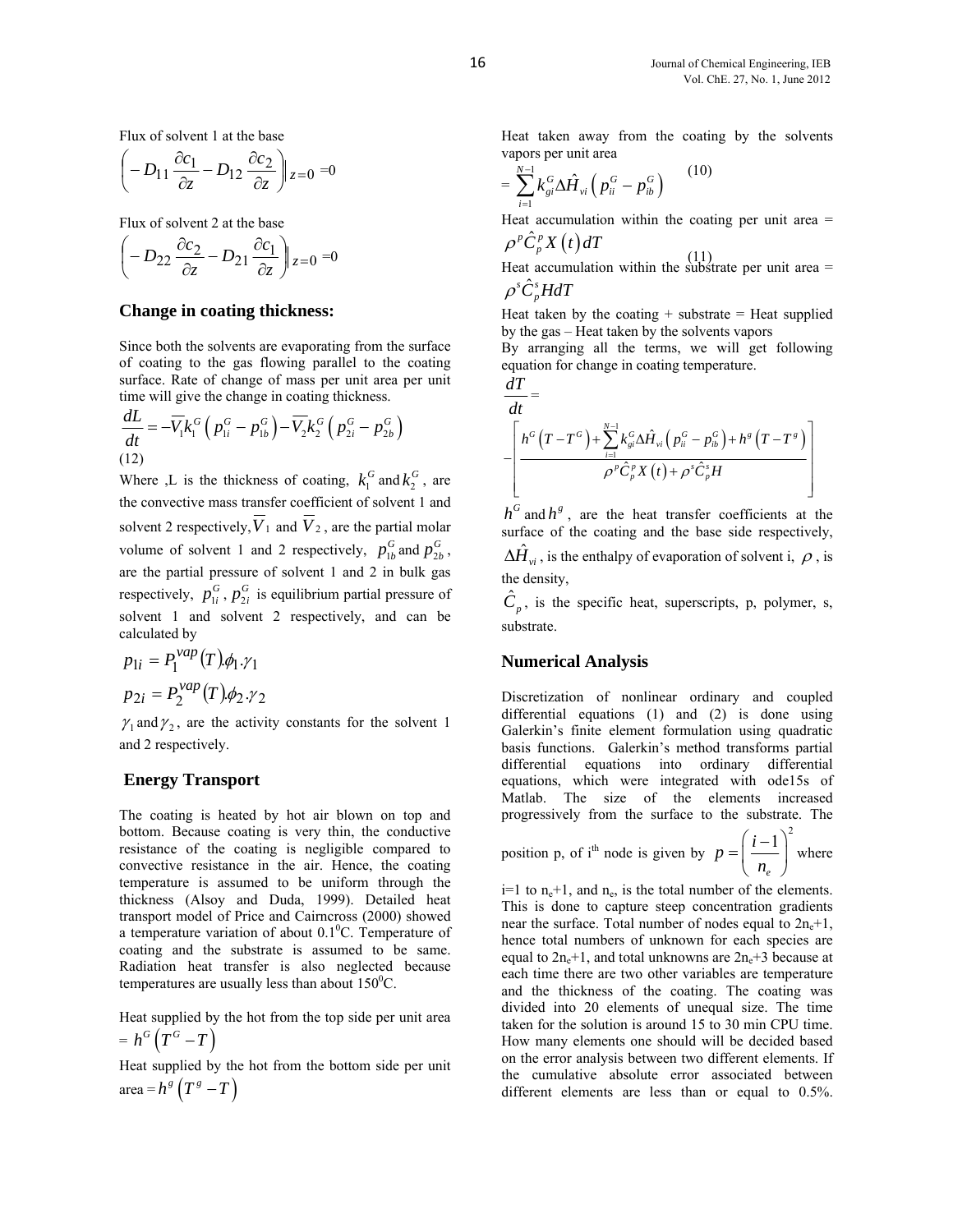Generally we double the elements for the elemental analysis, 10, 20, and 40 and so on.

## **3. Results and Discussion**

All the free volume parameters and experimental conditions for cellulose acetate (3)-water (1)-acetone(2) system are given in Table 2 and Table 3 respectively,

|       | Table 2. Free volume parameters (Altinkaya and Ozbas, |  |  |
|-------|-------------------------------------------------------|--|--|
| 2004) |                                                       |  |  |

| Parameter                | Unit                   | Cellulose<br>Acetate<br>/ acetone | Cellulose<br>Acetate /<br>water |
|--------------------------|------------------------|-----------------------------------|---------------------------------|
| $D_0$                    | cm <sup>2</sup><br>S   | $3.6 \times 10^{-4}$              | $8.55 \times 10^{-4}$           |
| $K_{11}$<br>$\gamma$     | cm <sup>3</sup><br>g.K | 0.000186                          | 0.00218                         |
| $\frac{K_{12}}{\gamma}$  | cm <sup>3</sup><br>g.K | 0.000364                          | 0.000364                        |
| $K_{21}$                 | K                      | $-53.33$                          | $-152.29$                       |
| $K_{22}$                 | K                      | $-240$                            | $-240$                          |
| $T_{\rm gl}$             | K                      | $\overline{0}$                    | $\mathbf{0}$                    |
| $T_{g2}$                 | K                      | $\theta$                          | $\mathbf{0}$                    |
| $\hat{V}_1^*$            | cm <sup>3</sup><br>g   | 0.943                             | 1.071                           |
| $\hat{V}_2^*$            | $\, cm^{3}$<br>g       | 1.0                               | 1.0                             |
| $\xi$                    |                        | 0.715                             | 0.252                           |
| $\overline{\mathcal{X}}$ |                        | 0.5                               | 1.4                             |
| $\chi_{12}$              |                        | 1.3                               |                                 |

## **Effect of Nonsolvent Concentration**

In the Cellulose acetate-water-acetone system, water works as the nonsolvent. From the Fig. 2, we can say that if the initial nonsolvent concentration is very low, phase separation may not take place and dense polymer film may be obtained rather than a porous membrane. At higher nonsolvent concentration the rate of shrinkage is decreased, due to lower polymer concentration the formation of more graded pore sub-layer structure having higher porosity is favored. If we further increase the water content then we will get symmetric membrane. As the water content increases the skin thickness decreases and voids volume increases. Water works as the controlling factor because of low diffusion and mass transfer coefficient. As the drying takes place the acetone evaporated faster from the top surface and surface beneath have high amount of water. Due to this initially homogenous solution becomes thermodynamically unstable hence phase separates.

| ZUU4 J                  |                                                |                            |
|-------------------------|------------------------------------------------|----------------------------|
| Initial                 |                                                |                            |
| Conditions              | Temperature                                    | 296 K                      |
|                         | Heat capacity                                  | $0.75 \frac{J}{g.K}$       |
| Substrate<br>parameters | Density                                        | $2.5 \frac{cm^3}{ }$<br>g  |
|                         | Base thickness                                 | 0.0508 cm                  |
|                         | <b>Heat Capacity</b>                           | $2.5\frac{J}{g.K}$         |
|                         | Density of polymer                             | $1.31 \frac{cm^3}{m}$<br>g |
|                         | Heat of evaporation of<br>solvent 1            | $2444 -$<br>g              |
| Coating<br>parameters   | Heat of evaporation of<br>solvent <sub>2</sub> | $552\frac{J}{ }$<br>g      |
|                         | Bottom air supply<br>temperature, $T^s$        | 297 K                      |
|                         | Top air supply<br>temperature, $T^G$           | 297 K                      |
|                         | Mole fraction of the<br>solvent 1 in the air   | $\theta$                   |
|                         | Mole fraction of the<br>solvent 2 in the air   | $\theta$                   |

Table 3. Experimental parameters for Cellulose acetate/water/acetone System (Altinkaya and Ozbas,  $2004$ 



Fig.2. Concentration paths for cellulose acetate –water – acetone systems (case 1. volume fraction of cellulose acetate, water, and acetone is 10, 10 and 80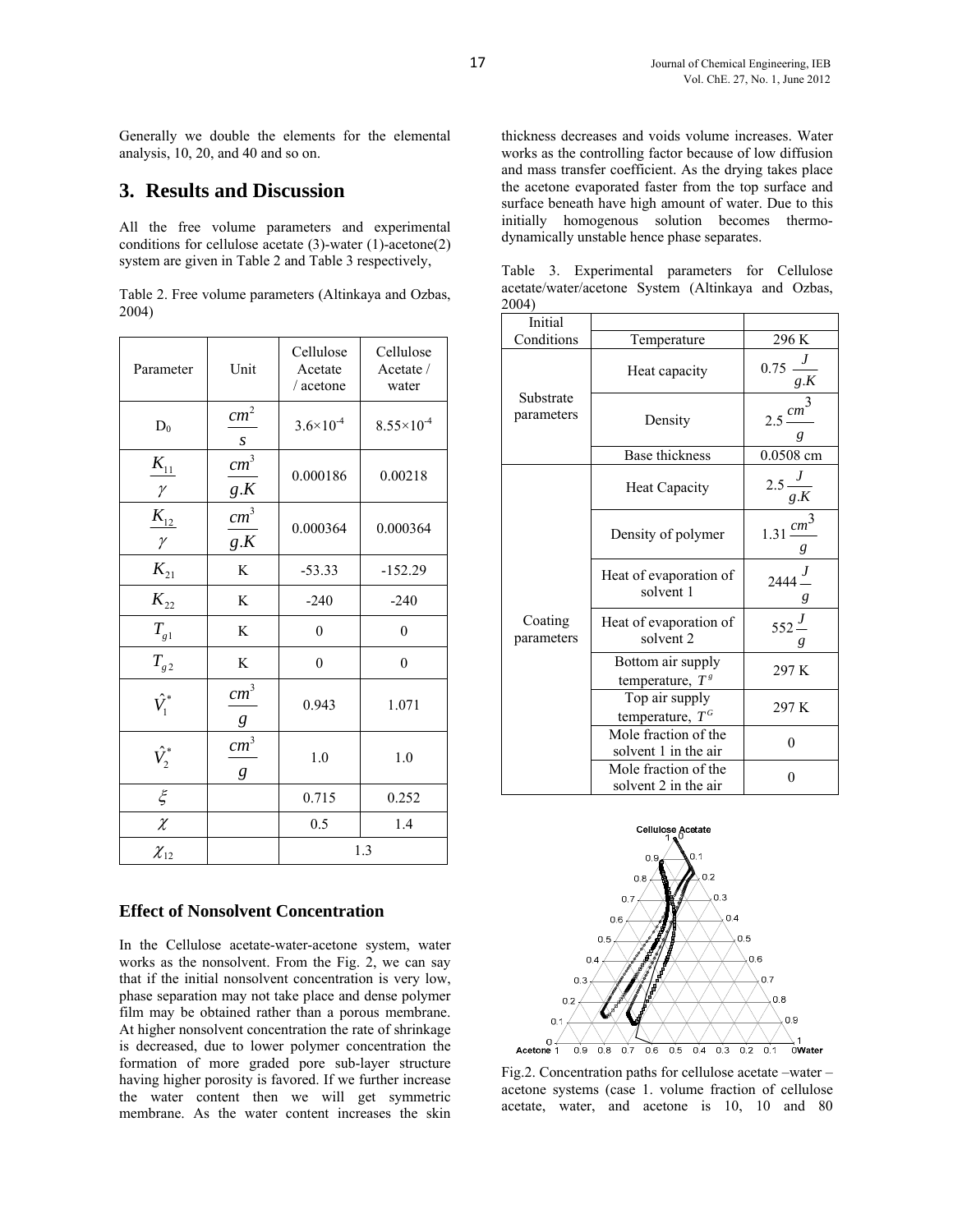respectively, surface-air interface - ○, solution – substrate interface- □. Case.2. Volume fraction of cellulose acetate, water, and acetone is 10, 20 and 70 respectively, surface-air interface -●, solution – substrate interface- ■ , for the same thickness: 0.01cm

and hear transfer coefficient:  $2.2 \times 10^{-4} \frac{W}{cm^2}$ .  $\frac{W}{cm^2.K}$ ).



Acetone 1  $0.9$  $0.8$  $0.7$  $0.6$  $0.5$  $04$  $0.3$  $0.2$  $0<sup>1</sup>$ OWater

Fig. 3. Concentration paths for cellulose acetate –wateracetone system. (Case 1. volume fraction of cellulose acetate, water, and acetone is 5, 20 and 75 respectively, surface-air interface -  $\circ$ , solution –substrate interface-□. Case 2. Volume fraction of cellulose acetate, water, and acetone is 10, 20 and 70 respectively, surface-air interface -●, solution –substrate interface- ■ for the same thickness: 0.01cm and hear transfer coefficient:

 $2.2 \times 10^{-4} \frac{W}{cm^2}$ .  $\frac{W}{cm^2.K}$ ).

#### **Effect of Polymer Concentration**

From Fig. 3, it can be concluded that at low polymer concentration we will get dense polymer film and at higher polymer concentration asymmetric polymer membrane. Since only substrate side evade the two phase region and surface side is out of two phase region. At low polymer concentration, solvent and nonslovent can diffuse easily within the film due to which skin formation does not take place. Hence no phase separation takes place. By increasing the polymer content we are increasing more resistance to solvent and non solvent diffusion hence probability to phase separation at substrate side is higher.

#### **Effect of Coating thickness**

From Fig. 4, we can say that faster phase separation is achieved by decreasing the initial film thickness due to decrease in resistance of diffusion controlled mass transfer. It favors less asymmetric membranes because top and bottom polymer concentrations are same. As the

thickness increases, then delay in phase transition is expected due to increase in the total mass of acetone. It causes greater asymmetry in final structure with thicker densified layer near free surface.



Fig.4. Concentration paths for cellulose acetate –wateracetone system. ( Case 1. thickness: 0.01cm, surface-air interface-●, solution–substrate interface- ■. Case.2. Thickness: 0.05cm, surface-air interface-▲, solution– substrate interface-▼. For the same volume fraction of cellulose acetate, water and acetone is 10, 20 and 70 respectively and hear transfer coefficient:  $2.2 \times 10^{-4}$ 



Fig.5. Concentration paths for cellulose acetate –wateracetone system (Case 1. heat transfer coefficient:  $2.2 \times 10^{-4} \frac{W}{cm^2}$ .  $\frac{W}{cm^2 \cdot K}$ , surface-air interface- $\bullet$ , solution – substrate interface- ■. Case 2. Heat transfer coefficient:  $8.4 \times 10^{-4} \frac{W}{cm^2}$ .  $\frac{W}{cm^2 \cdot K}$ , surface-air interface- $\blacktriangle$ , solution – substrate interface-▼. For the same volume fraction of cellulose acetate, water and acetone is 10, 20 and 70 respectively and thickness: 0.01cm).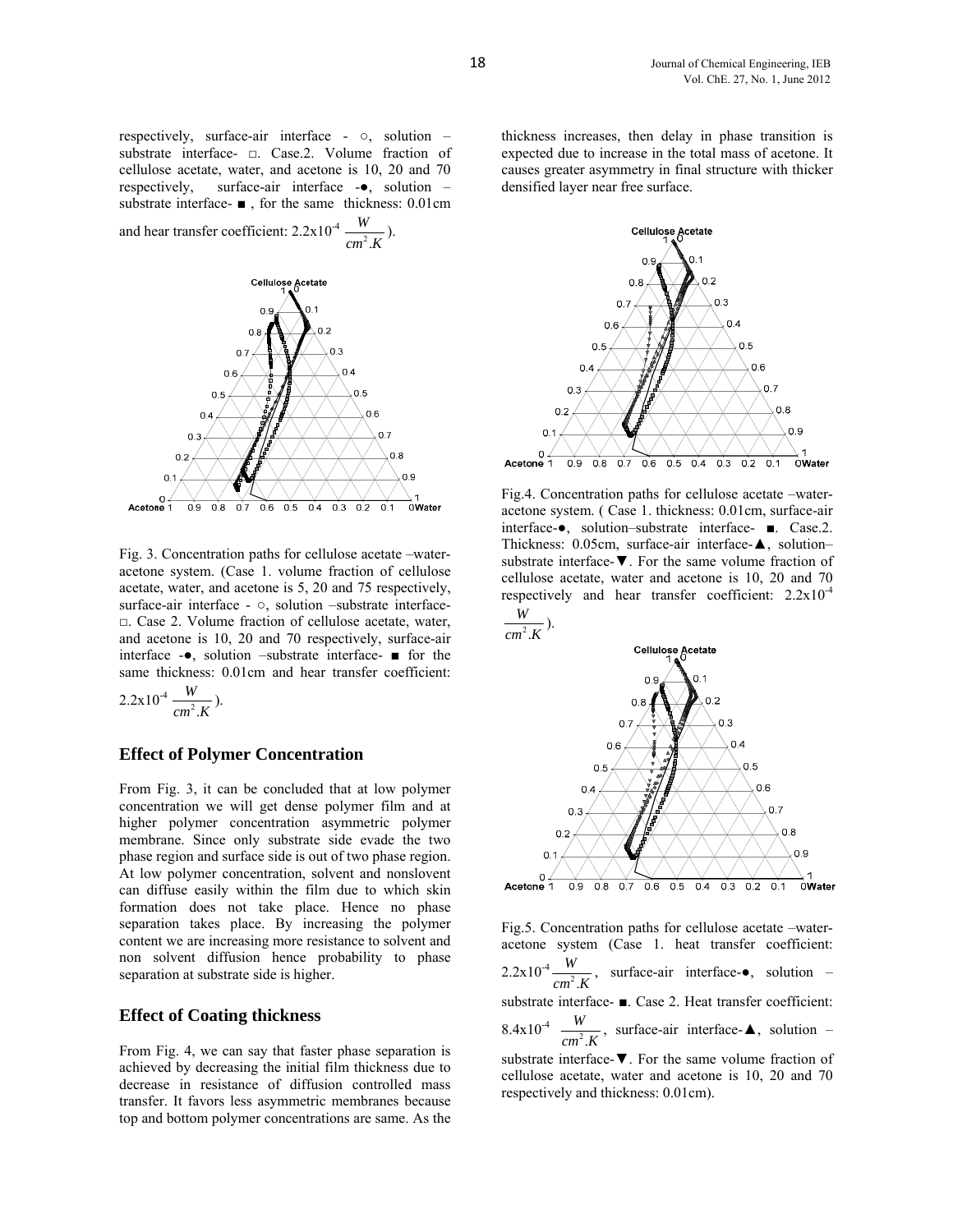## **Effect of Air Velocity**

From Fig. 5, we can say that as we increase the air velocity the phase separation is completely suppressed and uniformly dense coating devoid of substantial microstructure will result.

At higher air flow rate of evaporation will be higher than the diffusion mass transfer. Top surface becomes dried very soon however beneath we have much amount of water and acetone which favor the phase separation. Hence, we are likely to get the asymmetric membranes. At low air flow rate external mass transfer is less compared to diffusion controlled mass transfer rate. Drying takes place slowly and have high acetone content. Higher amount of acetone favor homogeneous polymer film.

# **4. Conclusion**

Based on the simulation results we can conclude the following;

- 1. We can produce asymmetric and symmetric membrane by dry casting method by changing the drying conditions.
- 2. Low water content give dense polymer film however high water content gives asymmetric and then symmetric membranes without changing the polymer content.
- 3. Above certain amount of polymer we will get membrane for the same amount of water.
- 4. Phase separation totally is suppressed at high air velocity.

# **Acknowledgements**

This work was funded by King Abdul Aziz City for Science and Technology (KACST) (Grant Number: 79- 25).

# **References**

- 1. Alsoy, S. and Duda, J.L., 1999, "Modeling of Multicomponent Drying of Polymer Films", AICHE Journal, 45, 4, 896-905.
- 2. Altinkaya, Sacide Alsoy and Ozbas, Bulent, 2004, "Modeling of asymmetric membrane formation by dry – casting method", Journal of Membrane Science, 230, 71–89.
- 3. Altinkaya, Sacide Alsoy, Yenal, Hacer and Ozbas, Bulent, 2005, "Membrane Formation by dry-cast process model validation through morphological studies", Journal of Membrane Science, 249, 163 – 172.
- 4. Broens, L., Altena, F.W. Smolders, C.A. and Koenhen, D.M., 1980, "Asymmetric Membrane Structures as a Result of phase separation phenomena", Desalination, 32, 33 – 45.
- 5. Dickson, J.M., Lloyd, D.R. and Huang, R.Y.M., 1979, "Ionically crosslinked Poly (acrylic acid) Membranes. III. Reverse Osmosis Results for Dry Cast Membranes" Journal of Applied Polymer Science, 24, 1341 – 1351.
- 6. Koenhen, D. M., Mulder, M.H.V. and Smolders, C.A., 1977, "Phase separation Phenomena during the Formation of Asymmetric Membranes", Journal of Applied Polymer Science, 21, 199-215.
- 7. Krantz, W.B., Ray, R.J., Sani, R.L. and Gleason, K.J., 1986, "Theoretical Study of the Transport Processes Occurring During the Evaporation Step in Asymmetric Membrane Casting", 29, 11 – 36.
- 8. Kunst, B. and Sourirajan, S., 1970, "Effect of Casting Conditions on the Performance of Porous Cellulose Acetate Membranes in Reverse Osmosis", Journal of Applied Polymer Science, 14, 723-733.
- 9. Matsuyama, H., Kim, M. and Lloyd, D. R., 2002, "Effect of extraction and drying on the structure of microporous polyethylene membranes prepared via thermally induced phase separation", Journal of Membrane Science, 2004, 413-419.
- 10. Matsuyama, H., Nishiguchi, M. and Kitamura, Y., 2000, "Phase Separation Mechanism during Membrane Formation by Dry-Cast Process", Journal of Applied Polymer Science, 77, 776-782.
- 11. Matsuyama, H., Teramoto, M. and Uesaka, T., 1997, "Membrane Formation and Structure Development by dry-cast Process", Journal of Membrane Science, 135, 271-288.
- 12. Penky, M.R., Zartman, J., Krantz, W.B., Greenberg, A.R. and Todd, P., 2003, "Flow-Visualization during macrovoids pore formation in dry-cast cellulose acetate membranes", Journal of Membrane Science, 211, 71-90.
- 13. Price, P.E. and Romdhane, I.H., 2003, "Multicomponent Diffusion Theory and Its Application to Polymer-Solvent Systems", AICHE Journal, 49, 2, 309-322.
- 14. Sambrailo, D. and Kunst, B., 1987, "Asymmetric Membrane Formation. Is the Evaporation Step Necessary?" Desalination, 64, 321-328.
- 15. Shojaie, S. S., Krantz, W. B. and Greenberg, A. R., 1994, "Dense Polymer Film and Membrane Formation via the dry-cast process Part II. Model